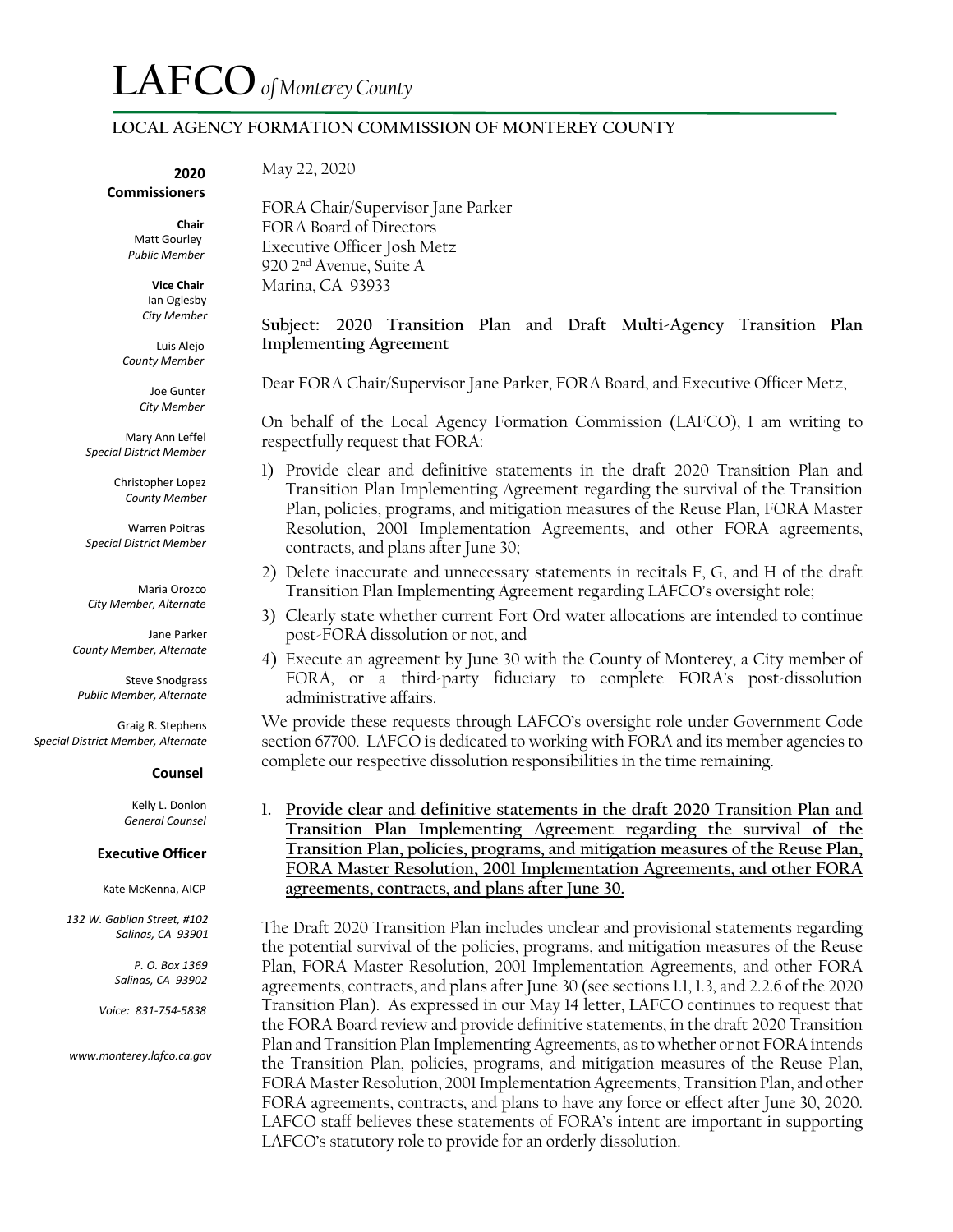## **2. Delete inaccurate and unnecessary statements in recitals F, G, and H of the draft Transition Plan Implementing Agreement regarding LAFCO's oversight role, as shown in the attachment.**

The Draft Multi-Agency Transition Plan Implementing Agreement, included in the May 20 FORA Administrative Committee Packet, presented new recitals, which are unnecessary and inaccurate in their depiction of LAFCO's oversight role in FORA dissolution. These recitals incorrectly state that the 2018 Transition Plan depended upon exercise of LAFCO powers to enforce Transition Plan assignments and designations. Furthermore, the discussion of LAFCO's limited role in the dissolution of FORA wasidentified and addressed before the FORA Board adopted the 2018 Transition Plan. LAFCO's limited role is evident in LAFCO's correspondence to FORA in August and September 2018, which informed FORA that the California Government Code does not invest LAFCO with authority to make assignments, designations or provisions in the event the transition plan approved by the FORA Board failed to do so, nor does it make the provisions of the Cortese-Knox-Hertzberg Act applicable to the FORA transition process.

## **3. Clearly state whether current Fort Ord water allocations are intended to continue post-FORA dissolution or not.**

LAFCO requests that FORA definitively state whether, and how, the Fort Ord water allocations are intended to survive FORA dissolution. The 2020 Transition Plan section 2.2.6 does not provide a clear and definitive statement regarding survival of Fort Ord water allocations after June 30. The draft Multi-Agency Transition Plan Implementing Agreement does not appear to commit to the current allocations. FORA member agencies have raised concerns that the draft TPIA does not require Marina Coast Water District to abide by the water allocations. In addition, it appears to be increasingly unlikely that FORA and its member agencies will finalize the draft TPIA by June 30. In the absence of finalizing the draft Transition Plan Implementing Agreement and individual Water/Wastewater Service Agreements between MCWD and FORA member agencies, the FORA Board should state definitively its intentions as to whether or not Fort Ord water allocations are intended to continue post-dissolution.

## **4. Execute an agreement by June 30 with the County of Monterey, a City member of FORA, or a thirdparty fiduciary to complete FORA's post-dissolution administrative affairs.**

Following dissolution, the County is anticipated to take responsibility for managing FORA's records. Numerous other tasks for winding up FORA's administrative affairs remain unassigned, including responsibilities for conducting FORA's final fiscal year audit, paying FORA's post-dissolution bills through FORA-provided funds, paying FORA's CalPERS termination liability through FORA's 115 trust account, and completing final payroll documentation. LAFCO requests that the FORA Board move quickly to execute an agreement with the County, a City member of FORA, or a third-party fiduciary to serve as the successor agency for purposes of winding up FORA's administrative affairs. LAFCO's oversight role will be to review and monitor the successful completion of these tasks.

# **Conclusion**

Thank you for your consideration of these requests. We will continue to work closely with your staff, counsel and consultants throughout the process, and appreciate the opportunity to be of service to FORA and the Monterey Bay communities.

Sincerely,<br>Kate MeKennes

Kate McKenna, AI Executive Officer

Attachment: Requested corrections to recitals F, G, and H of the draft Transition Plan Implementing Agreement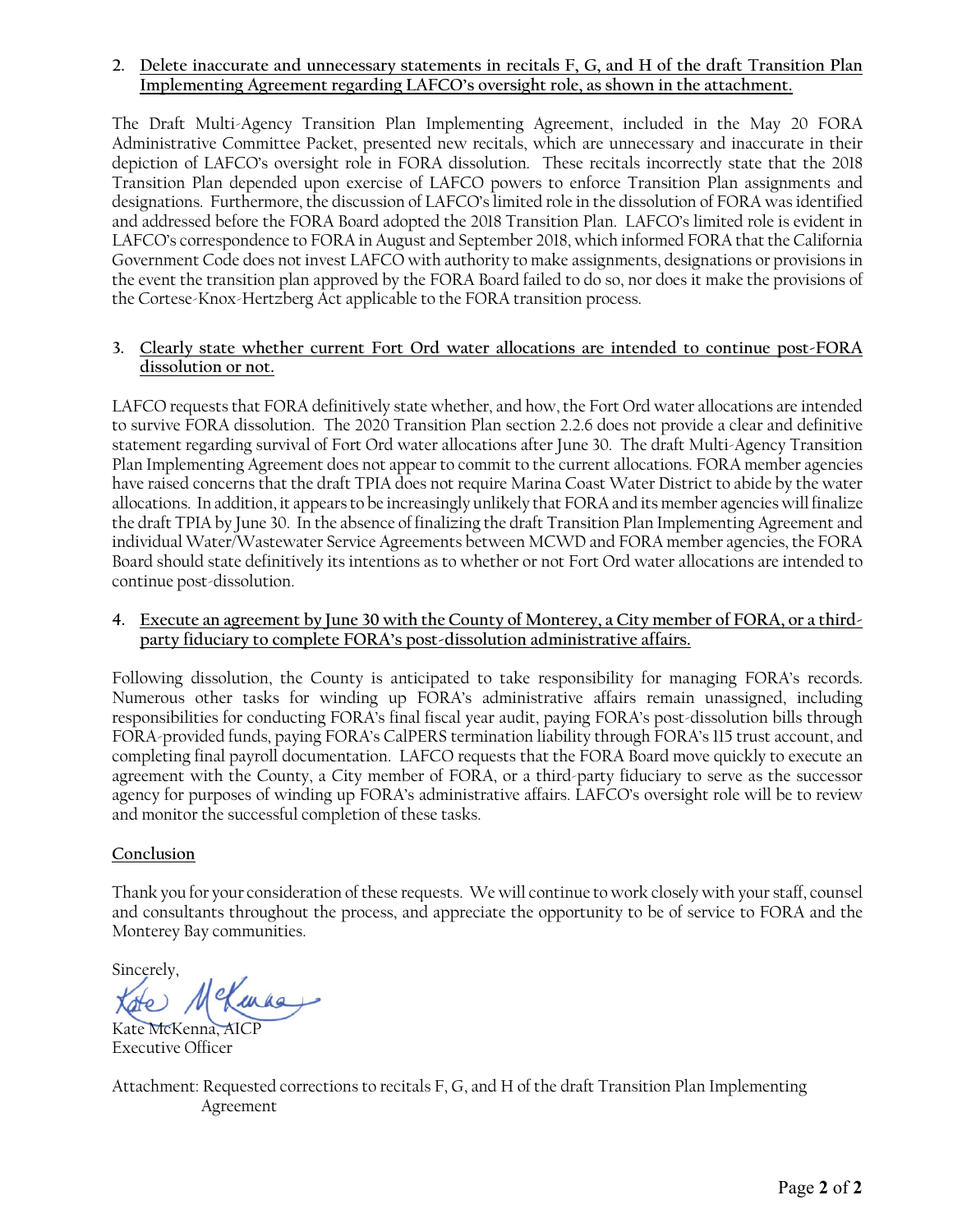# TRANSITION PLAN IMPLEMENTING AGREEMENT

Attachment

This Transition Plan Implementing Agreement (this "Agreement") is dated for reference purposes  $, 2020$  and is entered into by and among:

- (a) County of Monterey ("County"),
- (b) City of Marina ("Marina"),
- (c) City of Seaside ("Seaside"),
- (d) City of Del Rey Oaks ("Del Rey Oaks"), and
- (e) City of Monterey ("Monterey"),
- (f) Fort Ord Reuse Authority ("FORA"),
- (g) California Department of Parks and Recreation ("State Parks"),
- (h) Regents of the University of California ("UC"), and
- (i) Board of Trustees of the California State University on behalf of the Monterey Bay campus ("CSUMB" and collectively with County, Marina, Seaside, Del Rey Oaks, Monterey, State Parks, and UC, the "Parties").

# **RECITALS**

A. The Fort Ord Reuse Authority ("FORA") was established pursuant to the Fort Ord Reuse Authority Act (California Government Code Section 67650 et seq. and referred to herein as the "FORA Act") as a regional agency to, among other things, plan, facilitate, and manage the transfer of former Fort Ord property from the United States Army (the "Army") to various municipalities and other public entities or their designees.

B. FORA acquired portions of the former Fort Ord from the Army under an Economic Development Conveyance Memorandum of Agreement between FORA and the Army dated June 20, 2000 (the "EDC Agreement"). FORA has delivered to each of the Parties a complete copy of the EDC Agreement as executed and including all amendments and attachments.

C. In 2001, FORA entered into certain implementation agreements with the County of Monterey and the Cities of Del Rey Oaks, Marina, Monterey, and Seaside, each more particularly identified in Section 1 below (collectively, the "Implementation Agreements").

D. Section 67700(a) of the FORA Act provides that the FORA Act will become inoperative, at the latest, on June 30, 2020. Concurrently with the FORA Act becoming inoperative, FORA will dissolve.

E. Pursuant to the requirement expressed in Section 67700(b)(2) of the FORA Act, FORA's Board of Directors approved and on December 27, 2018 submitted to the Local Agency Formation Commission of Monterey County ("LAFCO") a transition plan (the "2018 Transition Plan"). As required by Section 67700(b)(2) of the FORA Act, the 2018 Transition Plan assigned assets and liabilities, designated responsible successor agencies, and provided a schedule of remaining obligations.